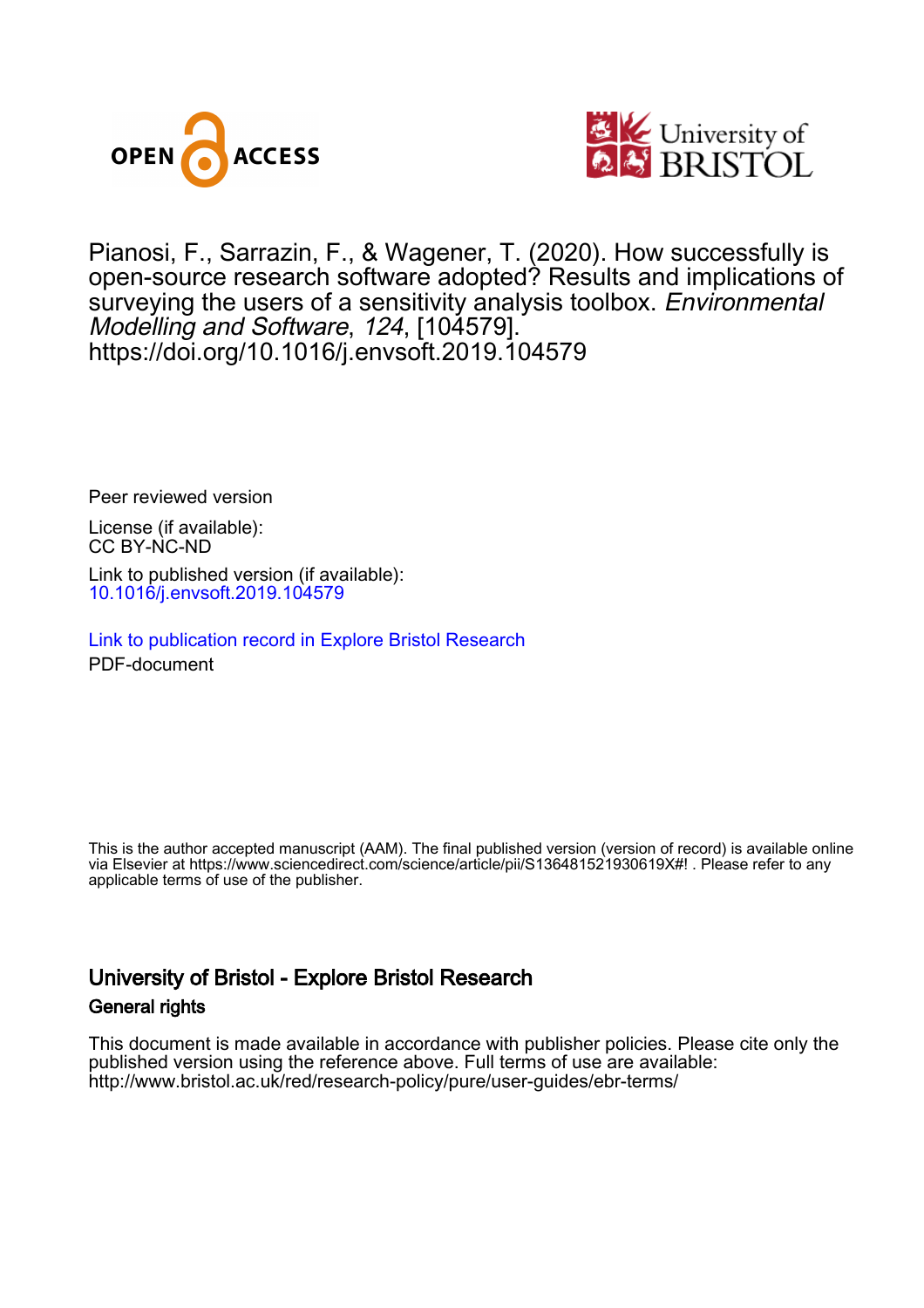## **How successfully is open-source research software adopted? Results and implications of surveying the users of a sensitivity analysis toolbox**

# 

# 4 Francesca Pianosi<sub>1,2,\*</sub>, Fanny Sarrazin<sub>1,3</sub>, Thorsten Wagener<sub>1,2</sub>

- 6 1Department of Civil Engineering, University of Bristol, UK<br>
7 2Cabot Institute, University of Bristol, UK
- 2Cabot Institute, University of Bristol, UK<br>8 3Department of Computational Hydrosyst
- 8 3Department of Computational Hydrosystems, UFZ-Helmholtz-Zentrum für Umweltforschung, Leipzig<br>9 Germany
- 9 Germany<br>10 \*Correspo
- \*Corresponding author: francesca.pianosi@bristol.ac.uk

## **Highlights**

- 
- 14 Sharing open-access software has become common practice among researchers, but is rarely followed up with an analysis of its adoption success
- 16 We were able to survey our toolbox users and found that workflows and commented code were effective in enabling users to adopt and tailor methods
- 18 We also realized that effective uptake requires not only quidance for enabling users to produce results but also provision of guidance for their interpretation

#### **Keywords**

 Research software; Open-source software; Reproducibility; Workflows; Software documentation

## **Abstract**

 Open-source research software is an important element of open science. While the number of software packages made available by researchers is increasing, there has been little analysis about their subsequent uptake. We collect basic information about prospective users when sharing our open-source sensitivity analysis toolbox. This enabled us to carry out a user survey to assess adoption success – beyond simply counting download numbers. Survey results confirm the key role of extensive documentation to ensure adoption, to enhance learning and to enable research implementation. We found that workflows are an effective tool to guide users to tailor methods to their problems. However, workflows also need to include guidance for interpretation of results, otherwise sophisticated functionalities are overlooked as their value is unclear. Developing effective documentation requires significant time investment but is essential if the ultimate aim of open research software is to promote the adoption of scientific methodologies and best practices.

# **1. Introduction**

 Sharing free, open-source research software is becoming increasingly common in the environmental modelling community. By 'research' software we refer here to software that is developed by researchers as part (but not as the primary focus) of their research activity – in contrast to 'professional' software produced by software engineering companies. Research software is now often distributed openly along with other key research outputs such as datasets, scientific papers or case study applications.

- For example, limiting ourselves to the field of Sensitivity Analysis (Saltelli et al, 2008;
- Pianosi et al., 2016) to which the SAFE toolbox investigated in this paper contributes,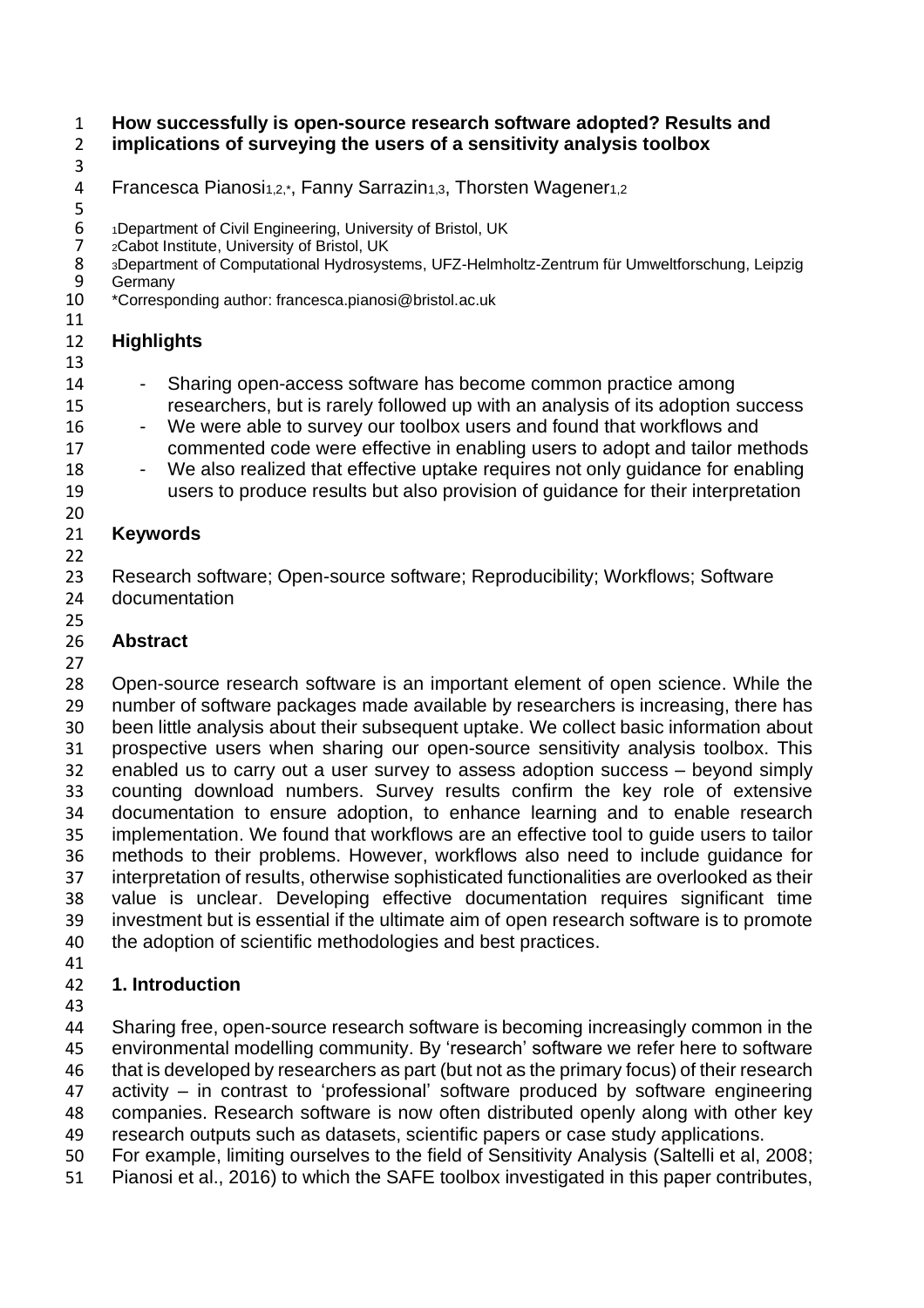research software that has been made available over the years includes: the updated version of the Simlab framework (Saltelli et al., 2008; JRC, 2015), the MCAT toolbox (Wagener and Kollat, 2007), the GUI-HDMR software tool (Ziehn and Tomlin, 2009), a new version (Poeter et al., 2014) of the UCODE for model calibration and local sensitivity analysis (Poeter and Hill, 1999), a new release of the R Sensitivity package (Iooss et al., 2018), the Python SALib library (Herman and Usher, 2017), and the VARS-TOOL in Matlab/C++ (Razavi et al., 2019).

 Motivations for freely sharing open-source software are manifold and have been extensively investigated. Von Krogh et al. (2012) reviewed the ethical considerations that historically inspired the Free Software movement ("*running software that a user cannot inspect, modify and share is considered immoral*"), as well as the intrinsic and extrinsic motivations that have driven developers thus far. Intrinsic motivations (i.e. stemming from a pursuit of internal satisfaction rather than an external reward) include the fun of developing software, a feeling of reciprocity (wherein one helps others because of having been helped or expecting to be helped) and the gratification of recognition by other community members (the "egoboo" drive; Raymond (1999)). We would argue that all these intrinsic motivations apply to the case of research software developers. An additional motivation can be the belief this activity serves science by (1) increasing the uptake of our models and methods through the availability of the software; and (2) by increasing the transparency and reproducibility of our own analyses if the software is open-source (Stodden et al., 2016; Hutton et al., 2016; Slater et al., 2019). External motivation can also be important, and many have advocated for more explicitly rewarding research software development in academic career progression. For example, new journals have been created for publishing research software in the form of short, peer-reviewed and citable papers (examples are *SoftwareX* and the *Journal of Open Source Software*), and specific funding opportunities and research quality metrics have been advocated (Crouch et al., 2013). 

 We were motivated by all the above reasons when we released our open-source "Sensitivity Analysis For Everybody" (SAFE) toolbox (Pianosi et al, 2015). We particularly had the ambition to facilitate the use of Global Sensitivity Analysis (GSA) by environmental modellers and to promote the uptake of what we considered best practices in GSA application – reviewed in a companion paper (Pianosi et al. 2016). These goals informed our design philosophy, which was characterised by (Pianosi et al, 2015): (1) modularity of the code - in order to facilitate multi-method analyses; (2) high density of comments – to facilitate understanding of the working principles of each method; (3) minimal dependence on specific Matlab toolboxes/versions – to slow down obsolescence; (4) availability of robustness and convergence metrics – to enable rigorous analysis; (5) availability of visualization functions – to support interpretation and communication of results; (6) availability of workflows - to help users get started and to nudge them to follow best practices (enabled by point 1, 4 and 5).

 The use of workflows, in place of a user manual, was one of the specific features of SAFE. In general, a workflow is a series of connected steps employed to achieve an overall goal (Duffy et al., 2012). In computational methods, workflows provide the "information that explains what raw data and intermediate results are input to which computations" (Stodden et al., 2016). In the SAFE toolbox, a workflow is an executable script that shows, through a practical example, how the toolbox functions can be put together to perform a sensitivity analysis (see an example in Figure 1). Users can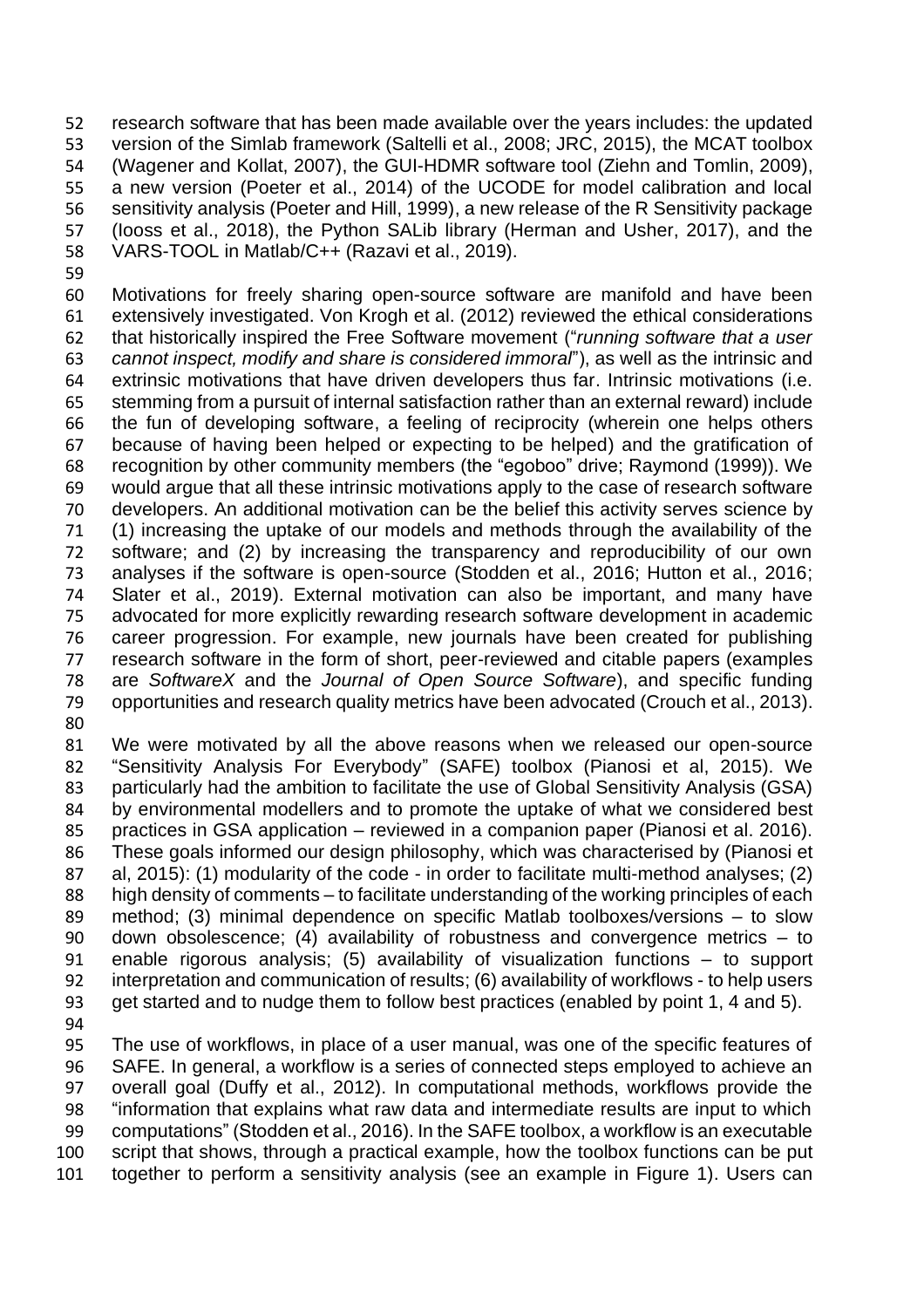utilize workflows as tutorials to learn how to apply a specific method implemented in SAFE. Or they can use workflows as a starting point to tailor the script for their own application, given that many steps in GSA are common across problems and applications. Encouraging users to produce and possibly share workflows is also an effective way to promote transparency and reproducibility of the analyses. As such, workflows can be seen as equivalent to the "modelling protocols" proposed by Ceola et al. (2015) as a key mechanism to ensure comparability and reproducibility of model comparison studies.

 Since 2015, we have distributed SAFE through a dedicated website (safetoolbox.info) while simultaneously collecting basic information about prospective users who submitted a download request (such as their affiliation, area of expertise, etc.). In 2017, almost 3 years from the first software release and having received about 1000 download requests, we carried out a survey of SAFE users to evaluate its level of adoption and the success of the design choices discussed above. In this paper, we present the survey results to reflect on the efficacy of our approach to open-source software design and distribution, and we draw general conclusions regarding the value and effectiveness of different types of documentation, especially workflows.

 The dataset of our survey respondents is quite unique. Indeed, many repositories used to share research software (such as GitHub or Matlab central) do not collect either contact details nor basic information of those who download the software. This makes it very difficult to return to potential users for a survey, or to verify whether the sample of respondents to a generic survey is representative of the overall population of potential software users (given that the characteristics of that population would be unknown) thus undermining the statistical significance of the survey results. Although limited in scope, we thus think our results are interesting and provide some insights of general interest to help other environmental modellers and software developers to improve the quality and efficacy of their research software projects. We also hope that they can inspire others to carry out similar surveys that could help tailor their efforts for software development, distribution and uptake.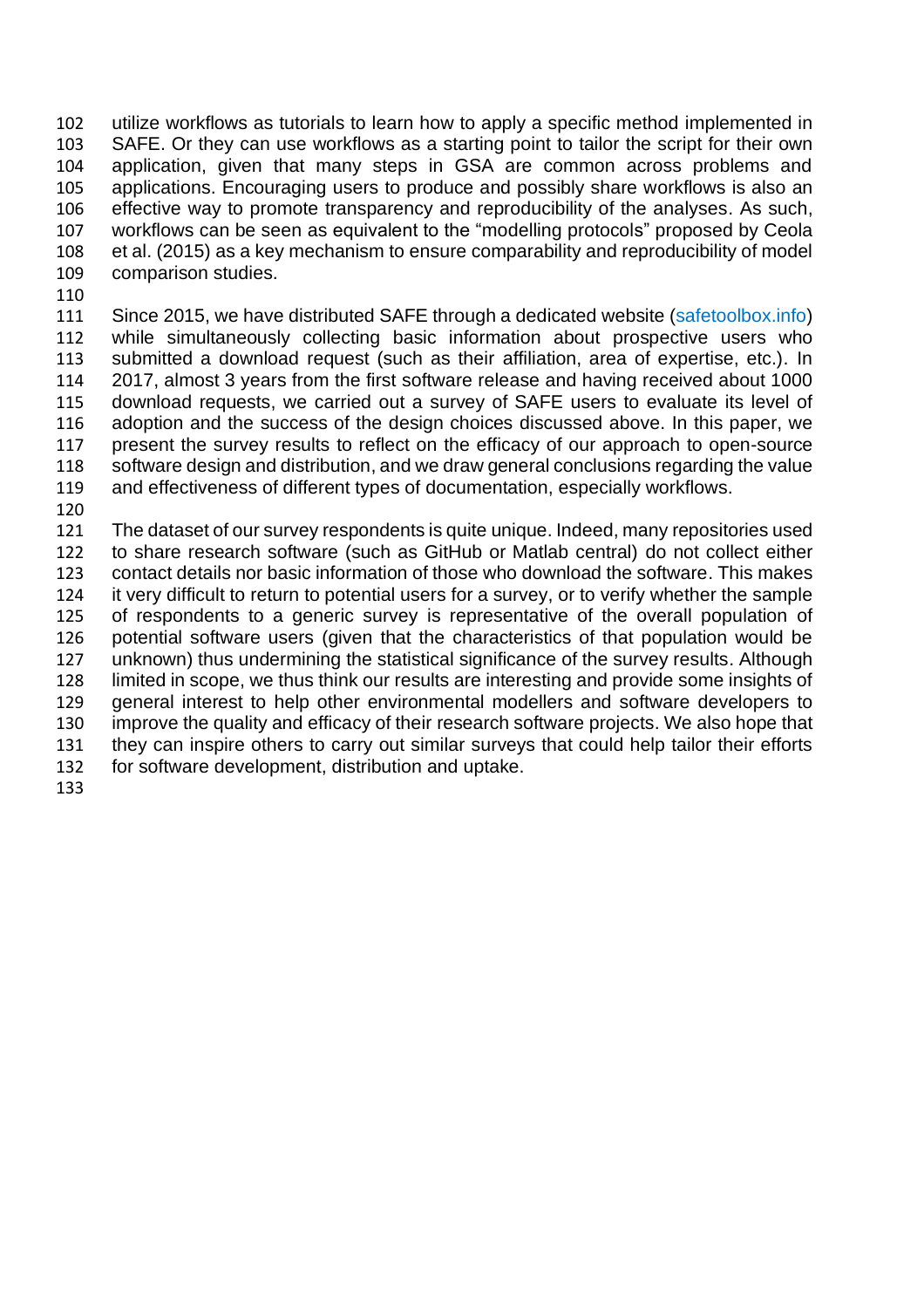```
% Number of uncertain parameters subject to SA:
M = 5;% Parameter ranges (from literature):
xmin = [ 0 0 0 0 0 0.1 ]xmax = [400 2 1 0.1 1 ];
% Parameter distributions:
DistrFun = 'unif' ;
DistrPar = cell(M, 1);
for i=1:M; DistrPar{i} = [ xmin(i) xmax(i) ] ; end
% Name of parameters (will be used to costumize plots):
X labels = {'Sm', 'beta', 'alfa', 'Rs', 'Rf'} ;
% Define output:
myfun = 'hymod nse';
% Step 3 (sample inputs space)
r = 100 ; % Number of Elementary Effects
% [notice that the final number of model evaluations will be equal to
\frac{1}{2} r*(M+1)]
% option 1: use the sampling method originally proposed by Morris (1991):
\text{\$L = 6 ; \text{\$ number of levels in the uniform grid}% design_type = 'trajectory'; % (note used here but required later)
% X = Morris sampling(r, xmin, xmax, L); % (r*(M+1), M)% option 2: Latin Hypercube sampling strategy
SampStrategy = 'lhs' ; % Latin Hypercube
design type = 'radial';
% other options for design type:
%design type = 'trajectory';
X = OAT sampling(r, M, DistrFun, DistrPar, SampStrategy, design type);% Step 4 (run the model)
Y = model\_evaluation(myfun,X) ; % size (r*(M+1), 1)% Step 5 (Computation of the Elementary effects)
% Compute Elementary Effects:
[ mi, sigma ] = EET indices(r, xmin, xmax, X, Y, design type);
```
*Figure 1 – Example of workflow included in the SAFE toolbox. The workflow guides users in the application of a particular method, including explanatory comments and references. Users can execute the workflow 'as is' or change some of the input values and evaluate the impact of these choices. They can also use the workflow as a starting point to develop their own application, by changing the lines where their inputs or models differ from the example shown in the workflow.*

## 134 **2. Survey design**

135

136 We divided the survey questionnaire into 3 main parts (the full survey – with responses

137 - is included in the Supplementary Material):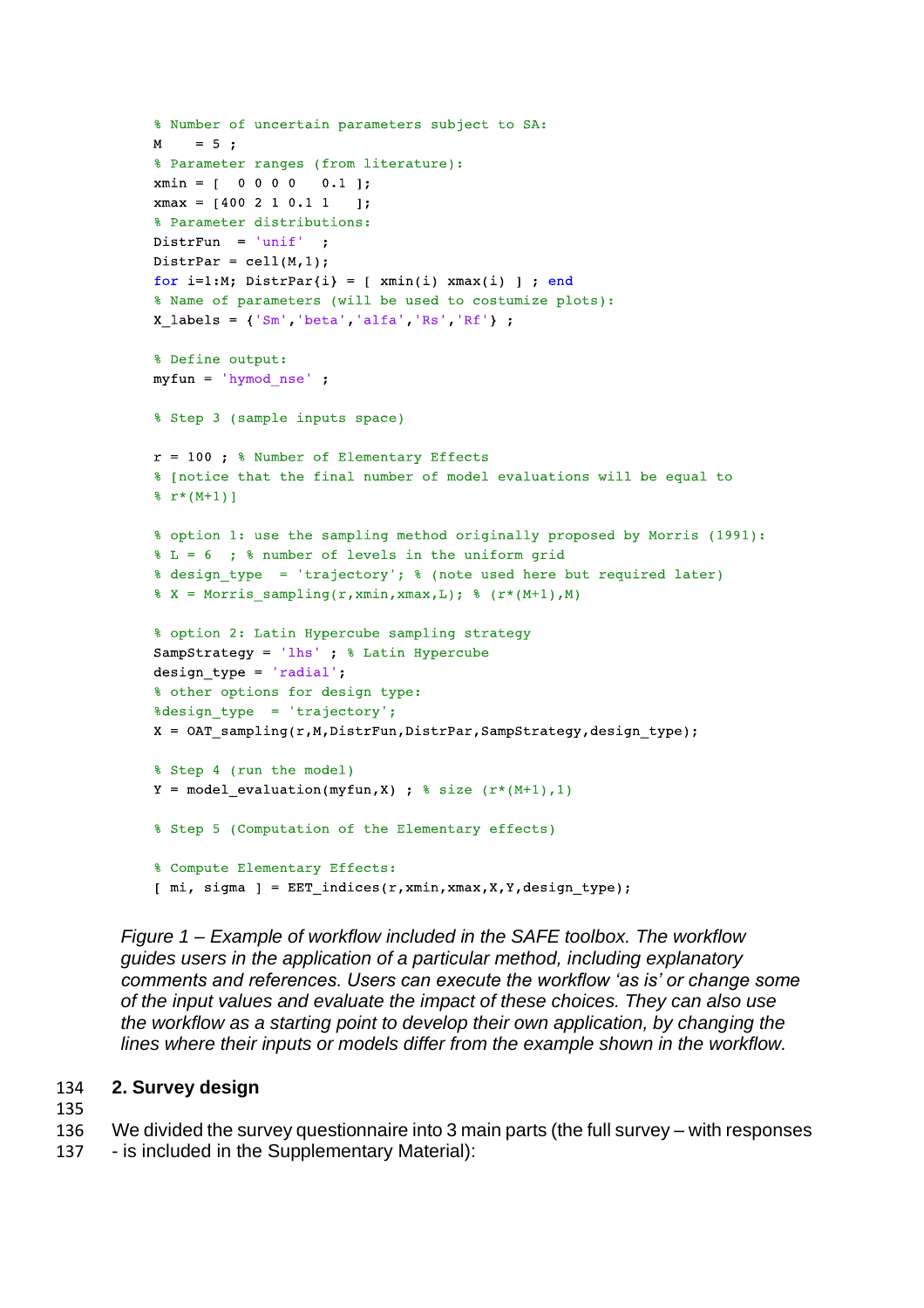Part 1 - general information about the respondent, including their expertise in GSA and the extent to which they used SAFE (Q1-6).

 Part 2 - specific information on the ways they used SAFE (Q7-14) aimed at testing whether our design choices reached their intended goals.

 Part 3 – some final questions about possible future directions for SAFE development (Q15-18).

 We used closed-answer questions in order to make the survey easier to complete (we aimed at a response time of about 10 minutes) and to analyse. We included a N/A ("Not Applicable") answer option when needed in order to ensure that also respondents who requested SAFE but did not actually use it were able to complete the survey.

- We used the Online surveys (formerly BOS) platform (www.onlinesurveys.ac.uk) to distribute the survey to the 1000 researchers who had requested SAFE at the time (November 2017). We kept the survey open for 10 days and sent two subsequent reminders as the deadline was approaching. One useful feature of the Online surveys' platform is that it can be set to send reminders only to those contacts that have not
- responded yet.

## **3. Survey results**

 In this section, we report some key analyses of the survey responses. Given that, as expected, only a fraction of survey recipients actually completed it, we first compare some basic characteristics of the respondents' sample and the surveyed population (Sec. 3.1), such as their area of study/research and job title. The objective here is to establish whether the sample of respondents provides a reasonable representation of the overall population of SAFE users. We then move on to analyse the survey responses (Sec 3.2), focusing on key points that may be of general interests to research software developers (besides the GSA/SAFE user community). For the interested reader, we report the full extent of the survey responses in the Supplementary Material.

# **3.1 Analysis of respondents**

 We received n=195 responses from our surveyed population of N=1000 people who requested SAFE over the period 2015-2017. This corresponds to a response rate of almost 20% and a margin of error (at 95% confidence level) of:

margin of error (at 95% confidence level) =  $\int_{\frac{N-n}{2}}^{N-n}$  $N-1$ 0.98 175 margin of error (at 95% confidence level) =  $\sqrt{\frac{N-n}{N-1}} \frac{0.98}{\sqrt{n}} 100 = 6.3\%$ 

 (Isserlis, 1918; Sharon, 1999). Figure 2 analyses the basic characteristics of our surveyed population (left) and of the survey respondents (right). The top panels show that the areas of study/research are well represented in the respondents' sample (i.e. their relative extent is similar in the two populations). The bottom panels instead show some differences in terms of roles, as Bachelor/Master students are underrepresented in the respondents' sample, and lecturers/professors are slightly overrepresented. We assume this may be due to the fact that Bachelor/Master students are more likely to disengage from the research area after completing their student projects; some of them may have also not received the survey at all if they lost access to the University email account after graduation.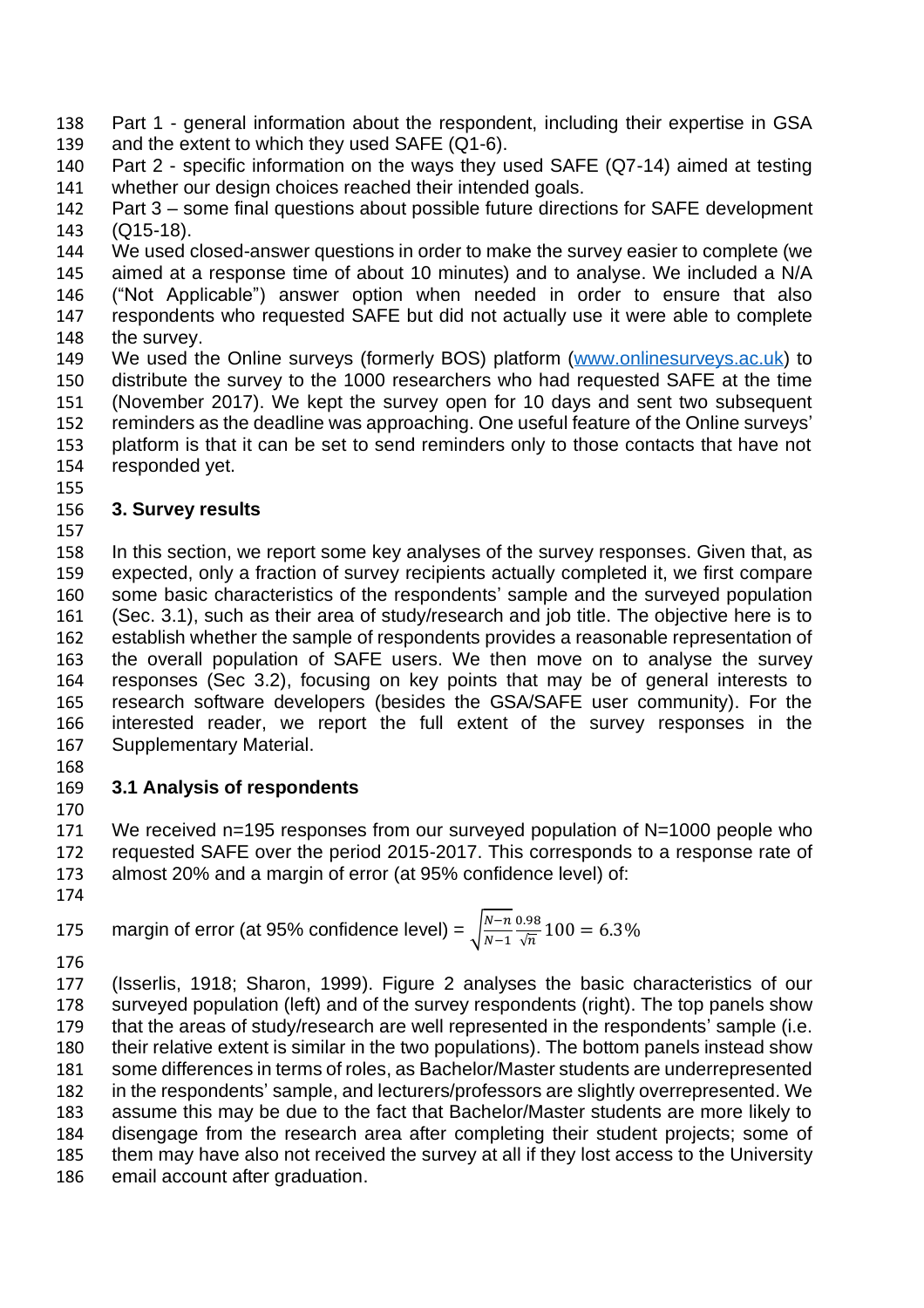Despite these small differences, we believe the respondents sample to be an acceptable representation of the target population.



*Figure 2 – Area of study/research (top) and role (bottom) of the 1000 people we surveyed as they requested SAFE between 2015 and 2017 (left) and of the 195 people who completed our survey (right).*

 

## **3.2 Analysis of responses**

 Figure 3, 4 and 5 show a selection of the survey answers and the key points we can draw from them. Beyond specific feedback on SAFE that will be useful for us to improve the toolbox, we believe that the following points of general interest arise.

 The availability of open-source software is attractive to users with diverse levels of expertise (among our respondents, 22.1% said they had "no expertise at all" of GSA when they requested SAFE, 56.9% had "basic" expertise, and 21% had "good/advanced" expertise – see Q4 in the Supplementary Material and the top panel of Figure 3). This is in line with our expectations and design choices, which were meant to make the toolbox useful for both experienced and novice users (Pianosi et al., 2015).

 Roughly half of the people who requested the software did actually use it. About a fifth (17.8%) instead did not even try it and a third (30.3%) tried it but did not find it useful for their research (question Q3 and middle panel in Fig. 3). This result suggests that, somehow expectedly, the number of download requests of a free software may significantly overestimate the number of actual users.

 On the other hand, the respondents who did use the toolbox largely benefitted from it, both through producing useful results (for 29.7% of all respondents up to the point of including them into a publication; Q3) and through improving their understanding of the underpinning GSA methods (43.6% said their understanding increased "somewhat" and 36.4% said it increased "significantly"; Q5 in Fig. 3). This result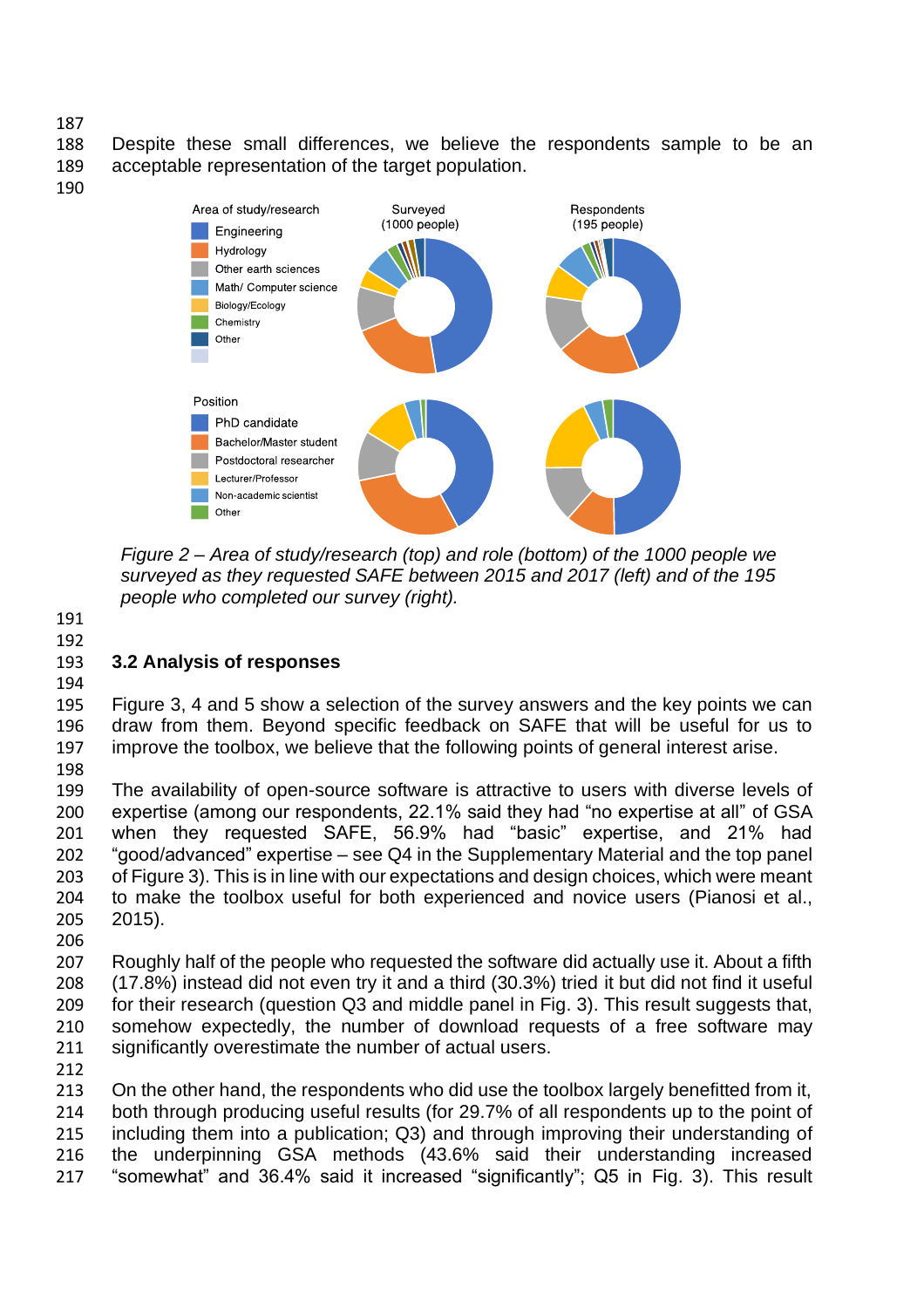confirms that sharing open-source software is an effective way to also promote the understanding and uptake of methodologies by a wider range of researchers. Interestingly, the increased understanding seems to be equally perceived by users who started with no expertise in GSA as well as by those who already had a good initial level of understanding.

- 223
- 224

#### **Q4: How would you judge yourlevel of expertise in Global Sensitivity Analysis (GSA) when you requested SAFE?**







**Q5: Do you think using SAFE increased your understanding of GSA?** [*same*]



**Q11: Did you ever use the bootstrapping functionalities to look at robustness of sensitivity indices?** [*same*]



#### **Key points**

SAFE was requested by researchers with a very diverse level of expertise in GSA, from no expertise (coloured in blue in all bar plots) to good/advanced (yellow).

Of those who requested a copy of SAFE, about half (52%) actually used it. Interestingly, about a third of the respondents not only used it but also got to publish results.

Additionally, slightly more than a third said using SAFE increased their understanding of GSA significantly. This seems to apply equally across the (declared) level of expertise in GSA at the time of requesting SAFE.

On a less positive end, almost half of respondents said they did not use the bootstrapping functionalities available in SAFE, despite our efforts to highlight their value for a rigorous GSA application.

*Figure 3 – Analysis of the responses to selected questions of the survey about the use and usefulness of the SAFE toolbox and some of its advanced functionalities such as bootstrapping (note: plots of responses to Q5 and Q11 do not include the "N/A" answers by respondents who did not actually use SAFE; full responses to all questions are given in the Supplementary Material).*

225

 Some users exploited the functionalities of SAFE in line with our suggested best practice, for example by applying multiple GSA methods (29.2%; Q9 in the Supplementary Material) and by complementing the analyses with visualisation functions (42.6%; Q10). However, more sophisticated functionalities such as bootstrapping, which we consider essential to ensure the trustworthiness of conclusions drawn from GSA results (Sarrazin et al., 2016), was not picked up as much as we hoped. Surprisingly to us, 43.6% of respondents declared they did not use it because they did not understand it, and 3.6% declared they do not think it is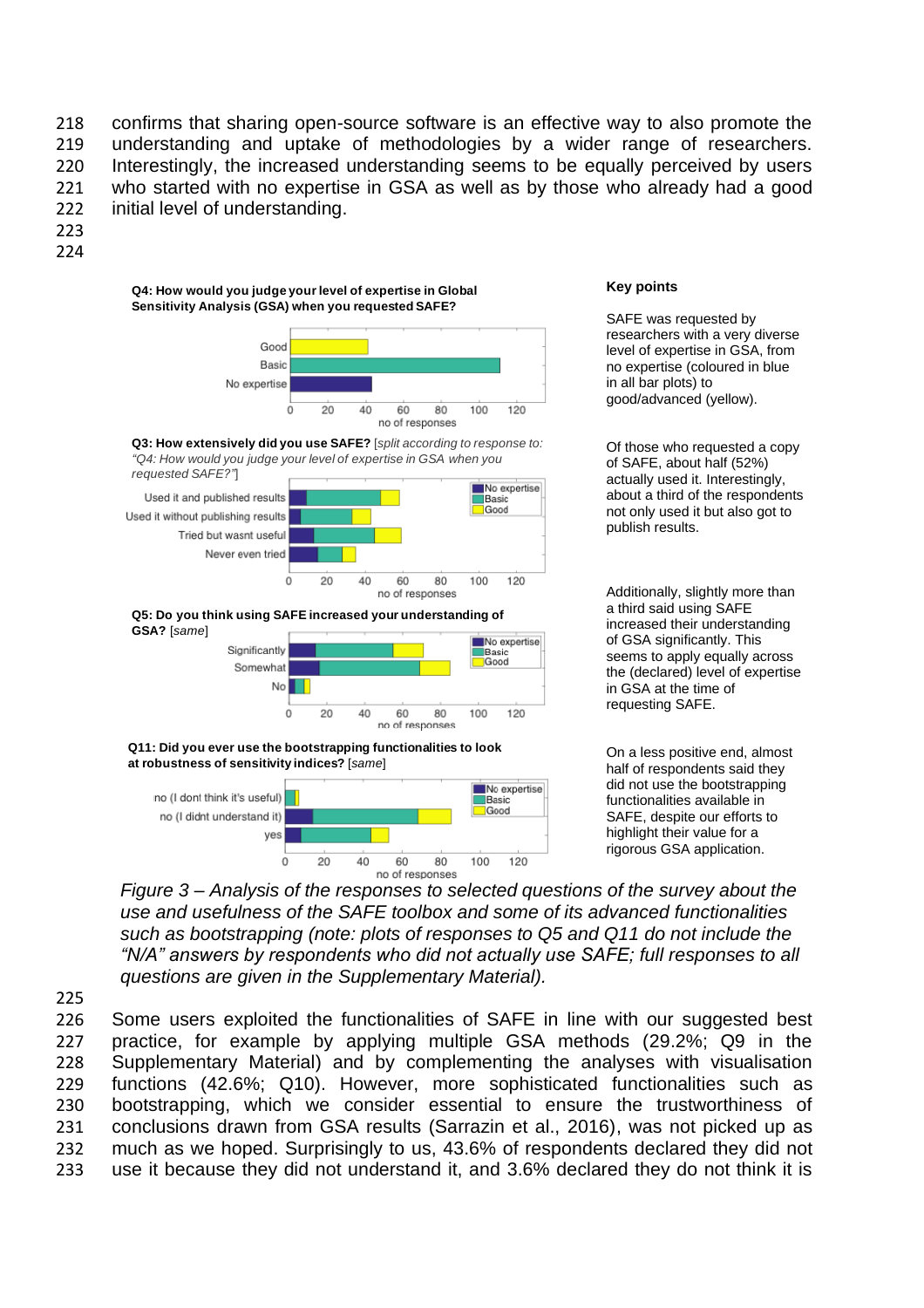useful at all (Q11 and bottom panel in Figure 3). This result suggests that, unless a specific effort is made in highlighting the value of more sophisticated functionalities, many users are likely to overlook them.



*Figure 4 – Analysis of the responses to selected questions of the survey about the effectiveness of the SAFE toolbox documentation (note: plots do not include the "N/A" answers by respondents who did not actually use SAFE; full responses to all questions are given in the Supplementary Material).*

 

 Most users read and appreciate comments, both in the form of function help (22.6%) and in-code comments within functions (41%) (Q13 and Figure 4). Again, the repartition of responses according to level of initial expertise is quite uniform (top left panel in Figure 4), which suggests that users with different backgrounds found the documentation equally accessible. However, the top right panel in Figure 4 shows that the users who mostly engaged with the in-code documentation are more likely to perceive a significant increase in their understanding of GSA. This result suggests that sharing well commented open-source software is an effective mechanism to improve understanding of methodologies. 

 Workflow scripts also proved useful (Q12 and bottom panel of Figure 4): a third of respondents used them to learn about specific GSA methods and about a fourth (26.7%) employed them as an initial draft for their own workflow. Similar to the in-code comments, we see here as well that the users who engaged most with the workflows also found their general learning of GSA improved most significantly.

 When asked about possible future developments, many respondents suggested workflows closer to their application area (45.1%) (see Q15 in the Supplementary Material and Figure 5), and the majority said they would also want a user manual (70.3% of respondents said it would be "very useful"). In our approach to developing documentation, we assumed that the scientific background knowledge provided by a manual could be conveyed equally effectively by peer-reviewed papers that we published along with the SAFE toolbox. For example, our literature review paper (Pianosi et al., 2016) includes an extensive description of the available methods in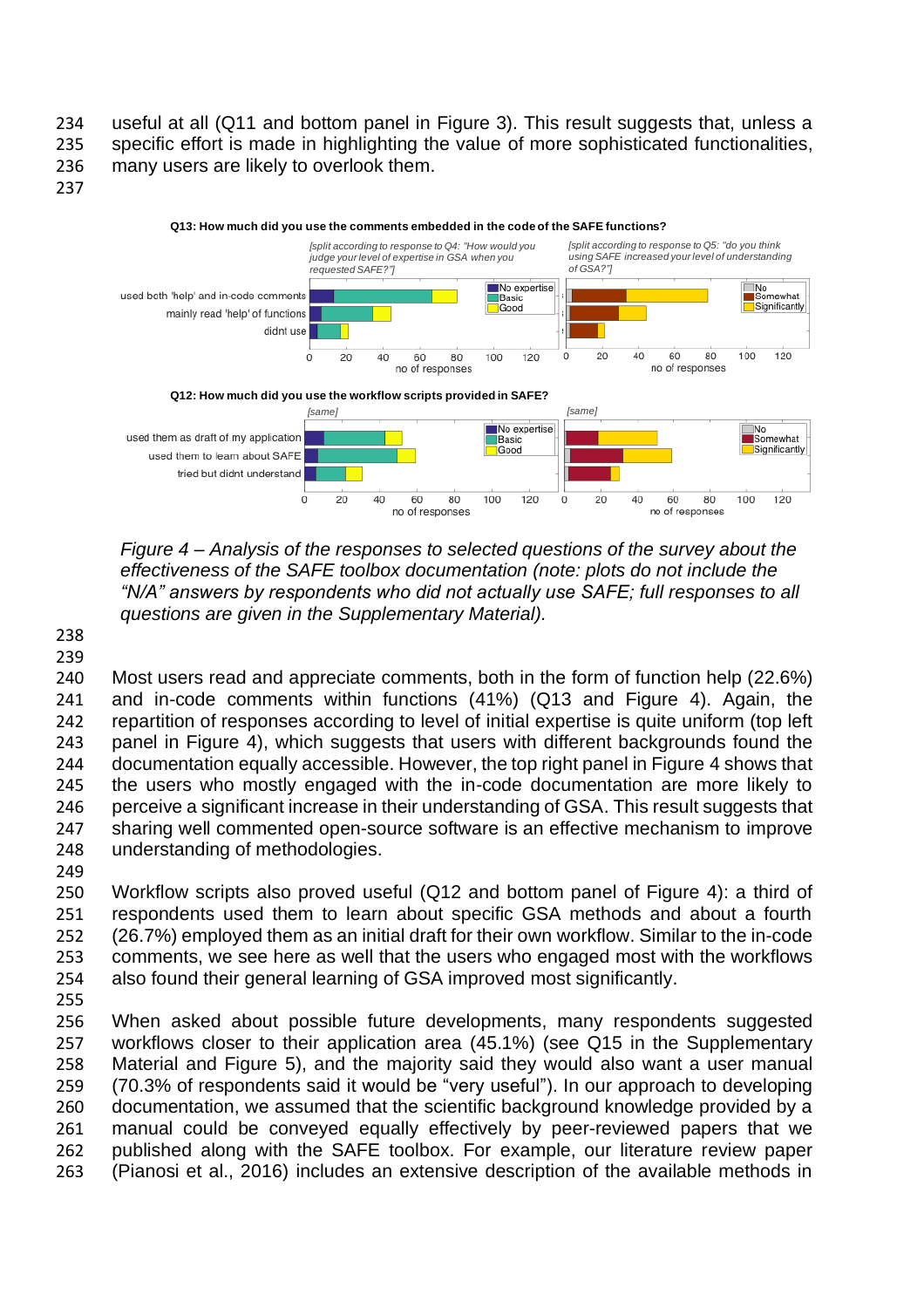SAFE as well as the key steps in the set-up of GSA, which are mirrored one-to-one in the SAFE workflows. However, we acknowledge that we must have failed in clearly communicating the availability of such scientific documentation. Indeed the literature review and other scientific papers (such as Sarrazin et al (2016), which provides the background to the bootstrapping functionalities in SAFE) are linked in the FAQ page of the SAFE Toolbox website [\(www.safetoolbox.info/faq/\)](http://www.safetoolbox.info/faq/), which 31.3% of our respondents said they did not realize was available (see Q14 in the Supplementary Material). In order to better highlight these resources we have now modified the email message by which the toolbox is sent to users.

 Lastly, in responding to Q14 and/or to the final open-ended question, a good number of users said that they would want a version of SAFE in R or Python. This gave us motivation to accelerate our plans to develop such versions, which have now been made available through the same SAFE website.

## Q15 How useful would you find the following potential additions/upgrades to SAFE?



 *Figure 5 – Analysis of the responses to selected questions of the survey (full responses in the Supplementary Material) about possible additions to the SAFE toolbox.*

 

## **4 Outlook**

 In 2015 we started sharing an open-source toolbox for Global Sensitivity Analysis (GSA). We chose to distribute the toolbox through a bespoke website with an electronic registration form, which enabled us to collect some basic information from everybody downloading the software. This enabled us to perform a survey that proved very useful for us to measure the actual uptake of the software and the effectiveness of some of our design choices, as well as to inform upgrades to the toolbox. On the other hand, we are aware that this choice may be frowned upon by some potential users, and it reduces the interaction with the user base and the integration of their contributions – which would both be easier if the code was hosted on a public platform such as GitHub. Given the relatively specialised nature of the toolbox, and hence the relatively small size of its user community, it is still possible for us to manage interactions via email, and we have occasionally uploaded add-ons contributed by users on the website FAQ page1. While we recognise this approach may become

<sup>&</sup>lt;sup>1</sup> Some figures: we had received 1000 download requests at the time of the survey (November 2017) and about 2200 at the time of writing this manuscript (September 2019). We currently receive about one email a month with request for additional clarification or comments from users. We know some users have tailored the toolbox functions to their specific needs (see for example the comments to our survey's open-ended question in the Supplementary material) but they have rarely shared this back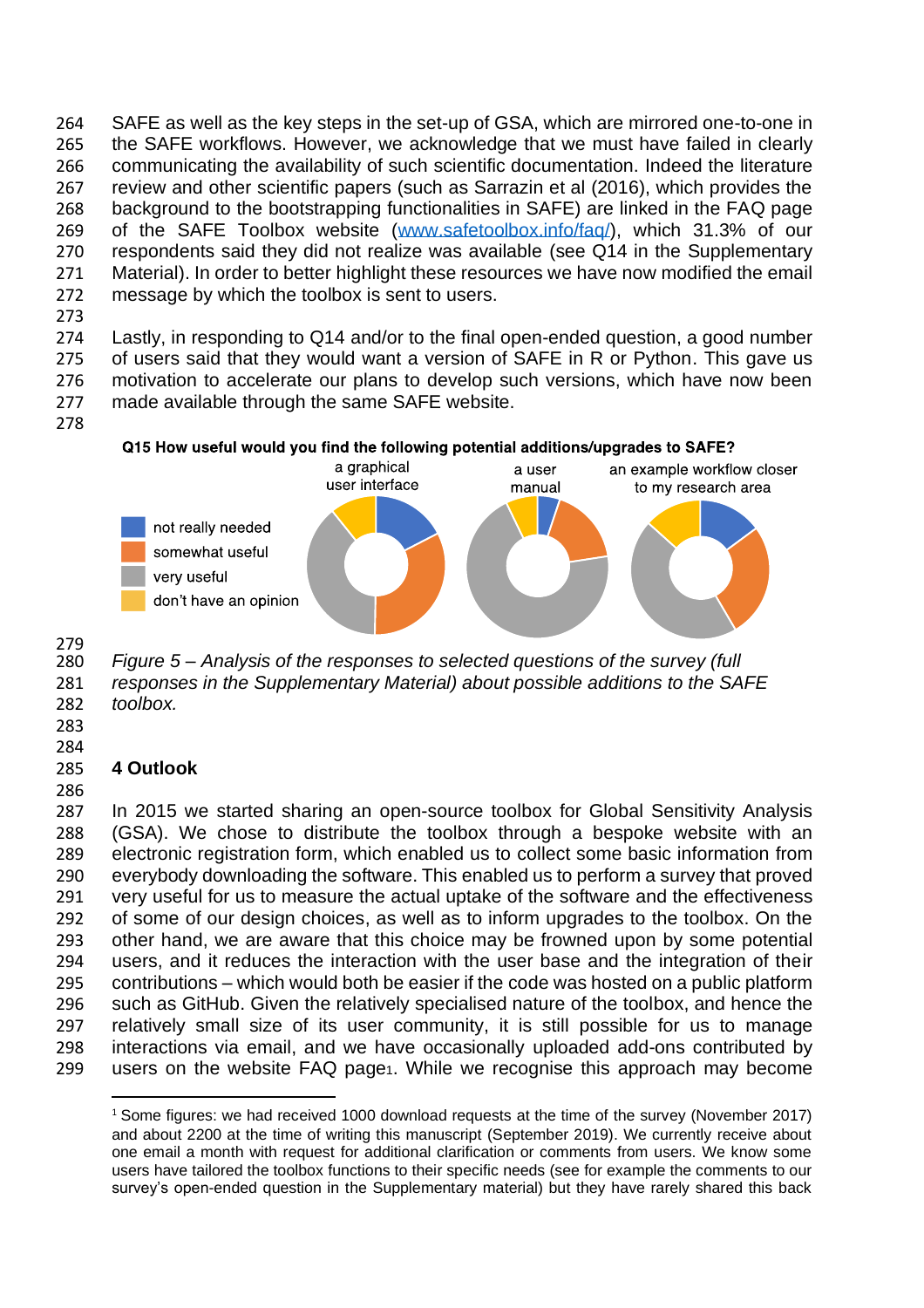cumbersome when dealing with larger communities or frequent software updates, thus far we have found that the advantages, such as enabling user surveys, outweigh its limitations.

 We decided to share our toolbox mainly as a way to increase the impact and utilization of GSA methods. The survey results presented in this paper seem to confirm that software availability has helped other researchers in their applications of GSA - in about 30% of cases all the way to the point of publishing the results. Importantly, the majority of users also declared that using the toolbox increased their understanding of the methods it makes available. We believe that the key to this success lies in the extensive documentation we developed (in the form of function helps, in-code comments, workflows, and a website with links to application examples and Frequently Asked Questions). The survey results further confirm that documentation is essential to both enable the use of the software as well as to realise its potential for increasing the understanding of the underpinning methods.

 However, developing a extensive documentation requires time and resources that go well beyond what is needed for the development of the code itself. Such effort was acceptable within the context of the research project in which SAFE was first developed (the CREDIBLE project; NE/J017450/1). In fact, developing software tools was regarded as one of the ways to achieve the broader project goal of improving the consideration of model uncertainty in natural hazard assessment. In other cases, researchers may share their code for different aims. For example, some may 'just' want to avoid duplication of efforts and save other researchers' the time needed to carry out similar developments. In this case, it may be unreasonable to expect researchers to also develop thorough documentation when they are already sharing their work for free. The point we would like to make here is that setting a clear goal for distributing open-access research software determines the amount of effort put into developing the documentation that is needed to reach that goal.

 A key lesson learnt from the survey is that, if software is meant to facilitate the uptake of a methodology and its appropriate application, users need to be supported not only in generating results but also in interpreting them. Such a need has been openly recognised by our survey respondents (for example, in response to the final open- ended question, one user said: "*A user guide featuring basic approaches to interpreting results could be very useful*") and is implicitly suggested by the limited uptake of those functionalities, such as bootstrapping, whose meaning is not immediately self-evident. So, documentation should not be limited to enabling users to produce results but should also provide guidance on interpreting them and for understanding their implications. Users will not adopt methods if they do not understand the value of the information they provide, and they will fall back on the simplest and easiest to understand software functionalities. The survey results also confirm that workflows are an effective tool for knowledge transfer. Though, in order to achieve our objectives fully, workflows should include both guidance on how to produce results as well as how to interpret them. We have hence developed additional documentation and workflows specifically focused on analyzing and interpreting the

with us. So far, we have updated the Matlab toolbox once, and sent the new release to users by email. We recently added the option to download an R and a Python version of the toolbox and we are planning another update of the Matlab version.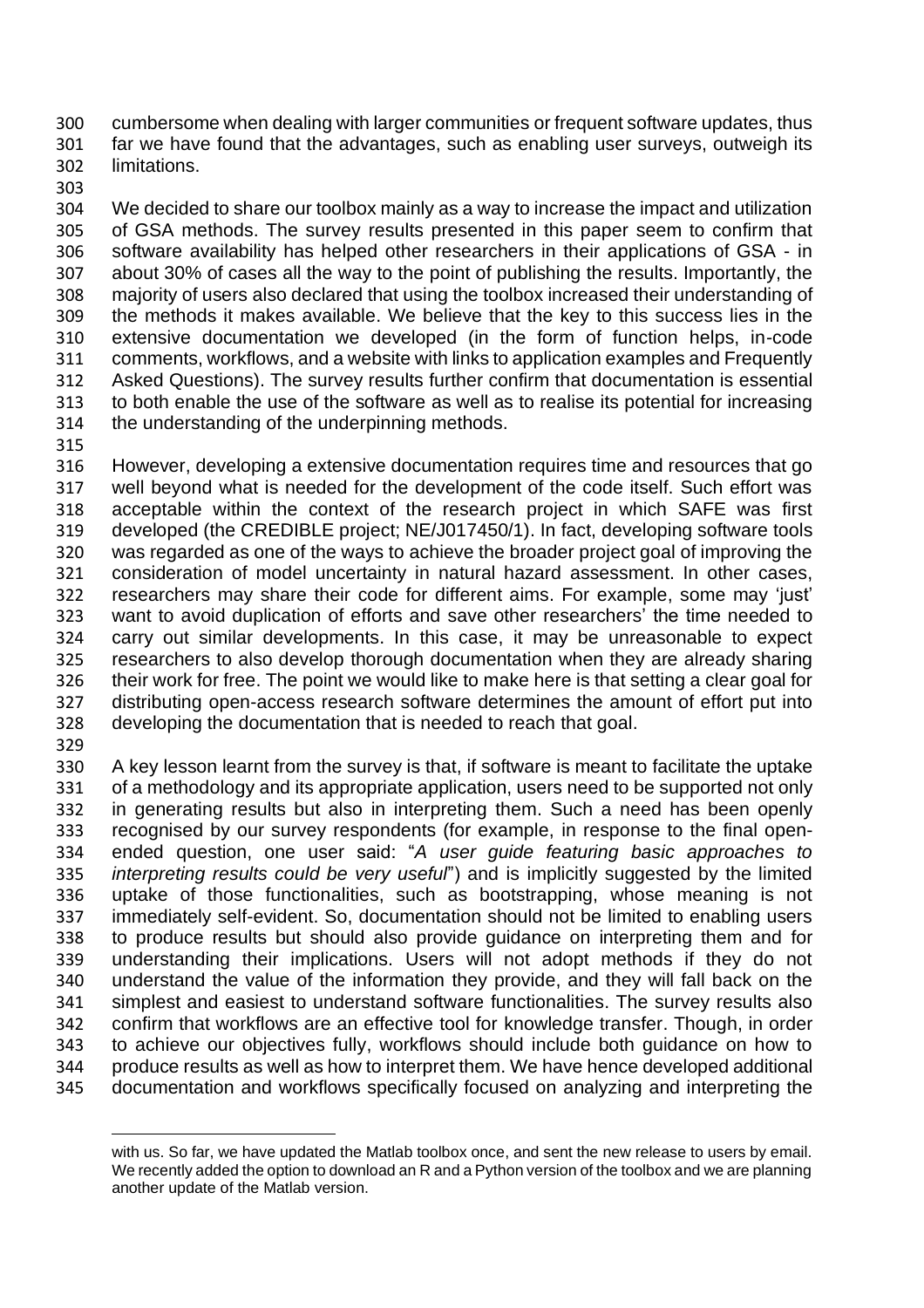meaning and implications of key set-up choices in GSA application (Wagener and Pianosi, 2019; Noacco et al., 2019).

 An exciting opportunity for the implementation of user-friendly workflows comes in the form of interactive notebooks that are becoming increasingly easy to develop, thanks to new tools such as the R Shiny package [\(https://shiny.rstudio.com\)](https://shiny.rstudio.com/), the Wolfram Notebook Interface for Mathematica [\(http://www.wolfram.com/mathematica/\)](http://www.wolfram.com/mathematica/) and 353 Jupiter notebooks for Python (https://jupyter.org). We believe that these new packages offer an unprecedented opportunity for developing interactive workflows that are extremely effective in supporting users to explore methods, choices and results in general. Besides supporting knowledge transfer and training, workflows are also highly valuable for increasing the transparency and reproducibility of individual applications (Hutton et al., 2016). Shared workflows (often connected to published journal papers as supplemental material) enable other users to reproduce previous analyses and provide a starting point for users to develop their own applications – thus directly benefiting from previous software/method tailoring. Ultimately, shared workflows provide an agile mechanism to increase the transparency and reproducibility of computational research.

## **Acknowledgement**

 The SAFE toolbox was initially supported by the UK Natural Environment Research Council (NERC) through the Consortium on Risk in the Environment: Diagnostics, Integration, Benchmarking, Learning and Elicitation (CREDIBLE) [NE/J017450/1]. F. Pianosi is currently supported by the UK Engineering and Physical Sciences Research Council (EPSRC) through a "Living with Environmental Uncertainty" fellowship [EP/R007330/1]. The authors wish to thank three anonymous reviewers for their comments that helped improving the discussion of the survey results. The authors are also grateful to the many users of the SAFE toolbox who over the years provided their feedbacks and comments through individual contacts and by taking part in the survey presented in this paper.

#### **References**

 Ceola, S., Arheimer, B., Baratti, E., Blöschl, G., Capell, R., Castellarin, A., Freer, J., Han, D., Hrachowitz, M., Hundecha, Y., Hutton, C., Lindström, G., Montanari, A., Nijzink, R., Parajka, J., Toth, E., Viglione, A., and Wagener, T. (2015): Virtual laboratories: new opportunities for collaborative water science, Hydrol. Earth Syst. Sci., 19, 2101-2117.

 Crouch, S., Chue Hong, N., Hettrick, S., Jackson, M., Pawlik, A., Sufi, S., Carr, L., De Roure, D., Goble, C., Parsons, M. (2013), The Software Sustainability Institute: Changing Research Software Attitudes and Practices, Computing in Science & Engineering, 15(6), 74-80.

- 
- Duffy, C. J., Gil, Y., Deelman, E., Marru, S., Pierce, M., Demir, I., & Wiener, G. (2012). Designing a road map for geoscience workflows. Eos, 93(24), 225-226.
- 

 Herman, J. and W. Usher (2017), SALib: An open-source Python library for Sensitivity Analysis, The Journal of Open Source Software, 2(9).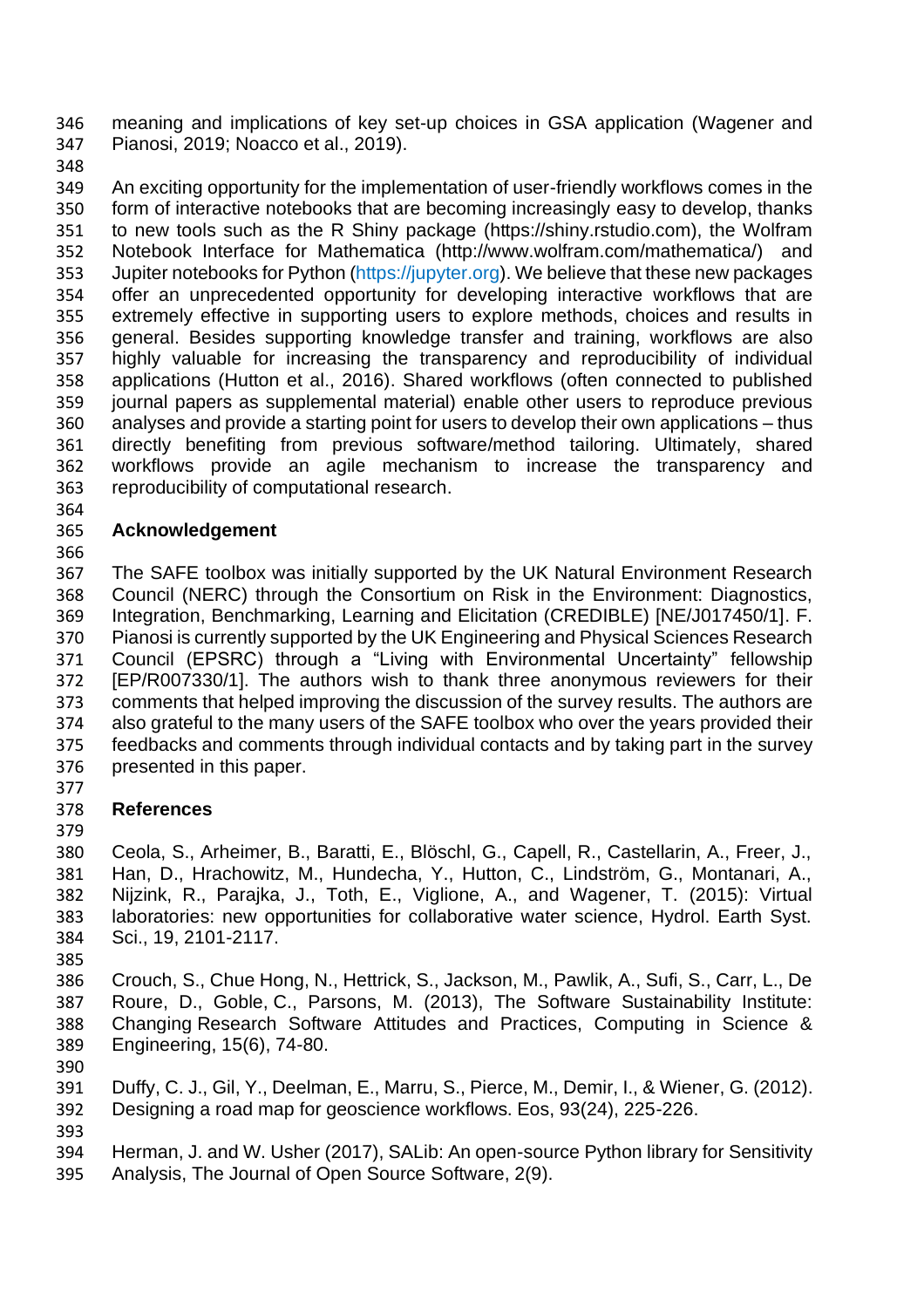| 396 |                                                                                          |
|-----|------------------------------------------------------------------------------------------|
| 397 | Hutton, C., T. Wagener, J. Freer, D. Han, C. Duffy, and B. Arheimer (2016). Most         |
| 398 | computational hydrology is not reproducible, so is it really science? Water Resour.      |
| 399 | Res., 52, 7548-7555.                                                                     |
| 400 |                                                                                          |
| 401 | looss, B., Janon, A. and Pujol, G. (2018), Sensitivity: Global Sensitivity Analysis of   |
| 402 | Model Outputs, https://CRAN.R-project.org/package=sensitivity (last visited: 18 April    |
| 403 | 2019)                                                                                    |
| 404 |                                                                                          |
| 405 | Isserlis, L. (1918), On the value of a mean as calculated from a sample. Journal of the  |
| 406 | Royal Statistical Society, 81(1): 75-81.                                                 |
| 407 |                                                                                          |
| 408 | (2015), SIMLAB<br>Joint<br>Center<br>other<br>software,<br>Research<br>and               |
| 409 | https://ec.europa.eu/jrc/en/samo/simlab (last visited: 18 April 2019)                    |
| 410 |                                                                                          |
| 411 | Krogh, G. V., Haefliger, S., Spaeth, S. and Wallin, M. W. (2012). Carrots and            |
| 412 | Rainbows: Motivation and Social Practice in Open Source Software Development.            |
| 413 | MIS Quarterly, 36(2), pp. 649-676.                                                       |
| 414 |                                                                                          |
| 415 | Lohr, S. L. (1999), Sampling: Design and Analysis. Pacific Grove, California: Duxbury    |
| 416 | Press.                                                                                   |
| 417 |                                                                                          |
| 418 | Noacco V., Sarrazin, F., Pianosi, F., Wagener, T. (2019), Matlab/R workflows to          |
| 419 | assess critical choices in Global Sensitivity Analysis using the SAFE toolbox,           |
| 420 | MethodsX, 6, 2258-2280.                                                                  |
| 421 |                                                                                          |
| 422 | Pianosi, F., F. Sarrazin, and T. Wagener (2015), A Matlab toolbox for global sensitivity |
| 423 | analysis, Environmental Modeling & Software, 70, 80-85.                                  |
| 424 |                                                                                          |
| 425 | Pianosi F., Beven, K., Freer, J., Hall, J.W., Rougier, J., Stephenson, D.B. and          |
| 426 | Wagener, T. 2016. Sensitivity analysis of environmental models: A systematic review      |
| 427 | with practical workflow. Environmental Modeling & Software, 79, 214-232.                 |
| 428 |                                                                                          |
| 429 | Poeter, E.P. and Hill, M.C. (1999), UCODE, a computer code for universal inverse         |
| 430 | modeling, Computers & Geosciences, 25(4), 457-462.                                       |
| 431 |                                                                                          |
| 432 | Poeter, E.P., Hill, M., Lu, D., Tiedeman, C., Mehl, S. (2014) UCODE_2014, with New       |
| 433 | Capabilities To Define Parameters Unique to Predictions, Calculate Weights Using         |
| 434 | Simulated Values, Estimate Parameters with SVD, Evaluate Uncertainty with MCMC,          |
| 435 | and More. GWMI 2014-02. Integrated Groundwater Modeling Center                           |
| 436 |                                                                                          |
| 437 | Raymond, E. 1999. The Cathedral and the Bazaar: Musings on Linux and Open                |
| 438 | Source by an Accidental Revolutionary, revised ed. O'Reilly & Associates, Boston,        |
| 439 | MA.                                                                                      |
| 440 |                                                                                          |
| 441 | Razavi, A., Sheikholeslami, R., Gupta, H.V., Haghnegahdar, A. (2019), VARS-TOOL:         |
| 442 | A toolbox for comprehensive, efficient, and robust sensitivity and uncertainty analysis, |
| 443 | Environmental Modelling & Software, 112, 95-107.                                         |
| 444 |                                                                                          |